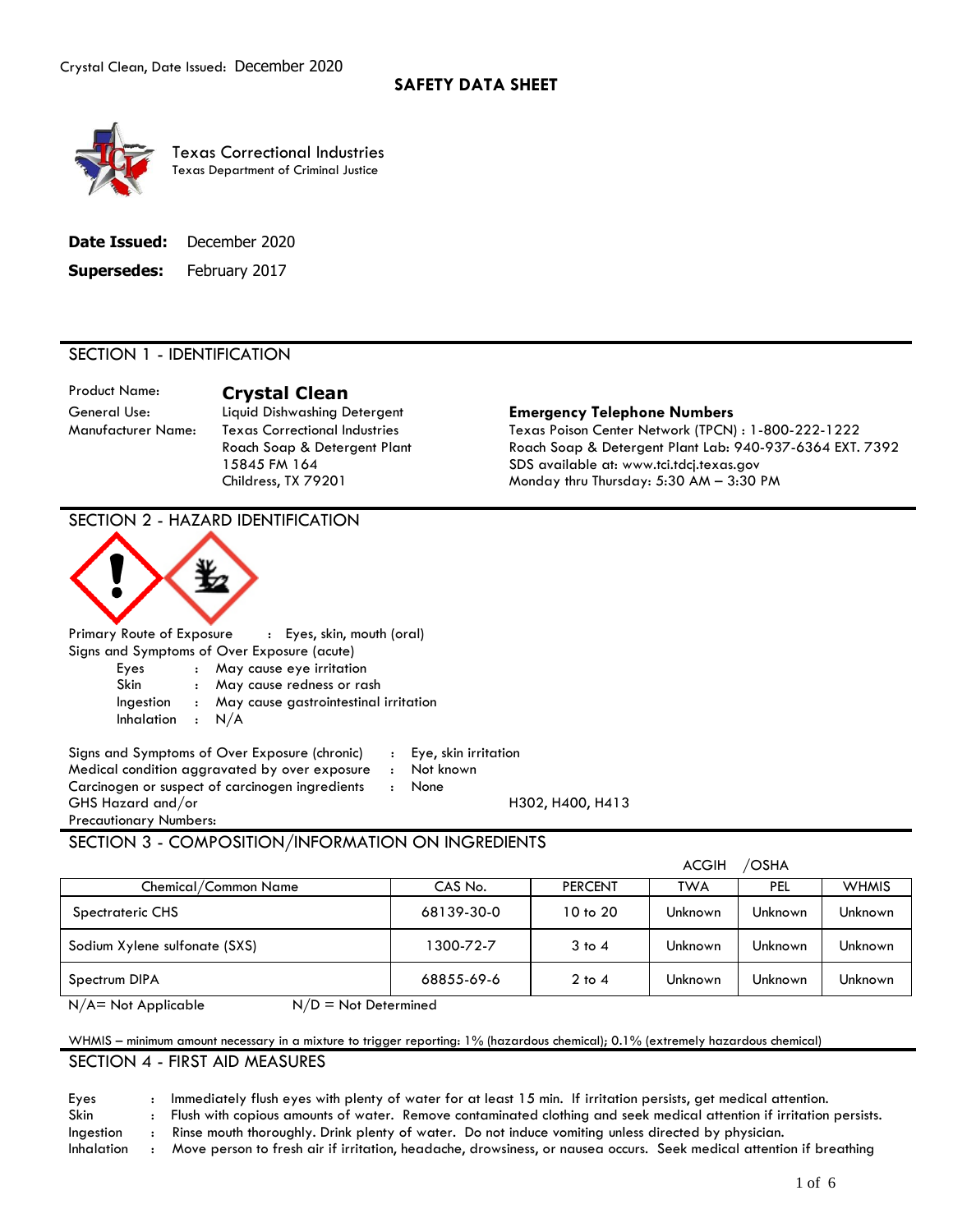# SECTION 5 - FIRE FIGHTING MEASURES

| Flammable Limit<br><b>Physical Hazard</b>                 |                      | $\cdot$ N/A<br>None                                                   |
|-----------------------------------------------------------|----------------------|-----------------------------------------------------------------------|
| Extinguishing Media                                       |                      | : Water, foam, dry chemicals, or carbon dioxide                       |
| Fire Extinguishing Procedure<br>Fire and Explosive Hazard | $\ddot{\phantom{a}}$ | Use of respiratory equipment is recommended in enclosed areas<br>None |

# SECTION 6 - ACCIDENTAL RELEASE MEASURES

Steps to be taken if released or spilled : Adequately ventilate the area. Contain liquid and absorb with commercial absorbent materials. Avoid the release of large quantities into water outfalls or water treatment facilities.

# SECTION 7 - HANDLING AND STORAGE

Store in a cool dry area above 60°F. Protect this product from freezing. Keep out of the reach of children

## SECTION 8 - EXPOSURE CONTROLS/PERSONAL PROTECTION

| This is not required with normal use                        |
|-------------------------------------------------------------|
| : Local exhaust or air movement is good                     |
| None                                                        |
| : Chemical goggles plus face shield if splashing will occur |
|                                                             |

# SECTION 9 - PHYSICAL AND CHEMICAL PROPERTIES

| <b>Vapor Pressure</b>                  |                      | : N/D                                                    |
|----------------------------------------|----------------------|----------------------------------------------------------|
| Specific Gravity (water $= 1$ ) : 1.04 |                      |                                                          |
| Solubility in Water                    | $\ddot{\phantom{a}}$ | Complete                                                 |
| рH                                     |                      | $\pm 6.0 - 7.0$                                          |
| <b>Boiling Point</b>                   |                      | : N/D                                                    |
| Appearance and Odor                    |                      | : Clear light turquoise-blue liquid, "Green Apple" scent |

# SECTION 10 - STABILITY AND REACTIVITY

| Hazardous Decomposition<br>Stability<br>Incompatibility | : Oxides of Carbon, Nitrogen, and Sulfur<br>Stable<br>None                                                                                                                                                                 |
|---------------------------------------------------------|----------------------------------------------------------------------------------------------------------------------------------------------------------------------------------------------------------------------------|
|                                                         | NOTE: The C### notation refers to a principal component based on the<br>amounts present in the product which may involve trade secret chemicals.<br>In the event of an accident, notify the Poison Control Center for more |

#### SECTION 11 - TOXICOLOGICAL INFORMATION C412

information.

Information on likely routes of exposure:

| Product Information: | Product does not present an acute toxicity<br>hazard based on known information. |
|----------------------|----------------------------------------------------------------------------------|
| Inhalation:          | None under normal use conditions.                                                |
| Eye Contact:         | Causes serious eye irritation.                                                   |
| Skin Contact:        | May cause allergic skin reaction.                                                |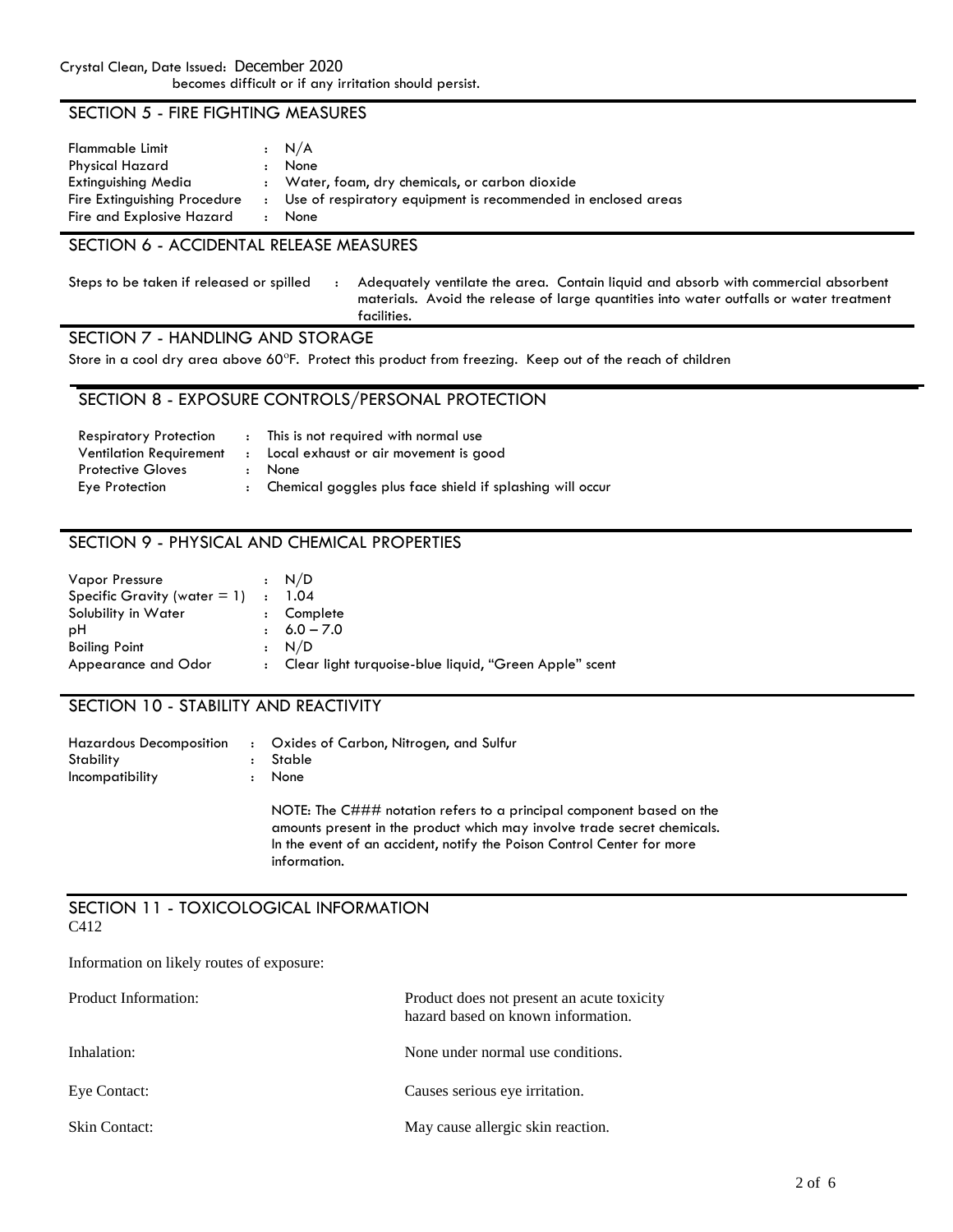Crystal Clean, Date Issued: December 2020 Ingestion: None under normal use conditions.

#### C<sub>062</sub>

 EYE & SKIN CONTACT: Primary irritation to skin: Dermatitis. Primary irritation to eyes: C400 ACUTE HAZARDS

INHALATION: Vapor harmful.

#### SUBCHRONIC HAZARDS/ CONDITIONS AGGRAVATED: None

#### CANCER, REPRODUCTIVE & OTHER CHRONIC HAZARDS: CHRONIC HAZARDS

Mutagenicity Not mutagenic in AMES Test.

 Liquid can cause eye irritation. Wash thoroughly after handling. Redness, tearing, blurred vision.

Swallowing: Swallowing can cause abdominal irritation, nausea, vomiting & diarrhea.

 This product has no carcinogens listed by IARC, NTP, NIOSH, OSHA or ACGIH, as of this date, greater or equal to 6.1%.

This product is irritating to IRRITANCY OF PRODUCT: contaminated tissue.

 SENSITIZATION TO THE PRODUCT: No component of this product is known to be a sensitizer.

MUTAGENICITY: Not reported (in humans).

EMBRYOTOXICITY: Not reported (in humans).

TERATOGENICITY: Not reported (in humans).

available on this product.

REPRODUCTIVE TOXICITY: Not reported (in humans).

MAMMALIAN TOXICITY: No mammalian information is

# SECTION 12 – ECOLOGICAL INFORMATION

#### C412

Information on likely routes of exposure:

 hazard based on known information. Product Information: Product does not present an acute toxicity

Inhalation: None under normal use conditions.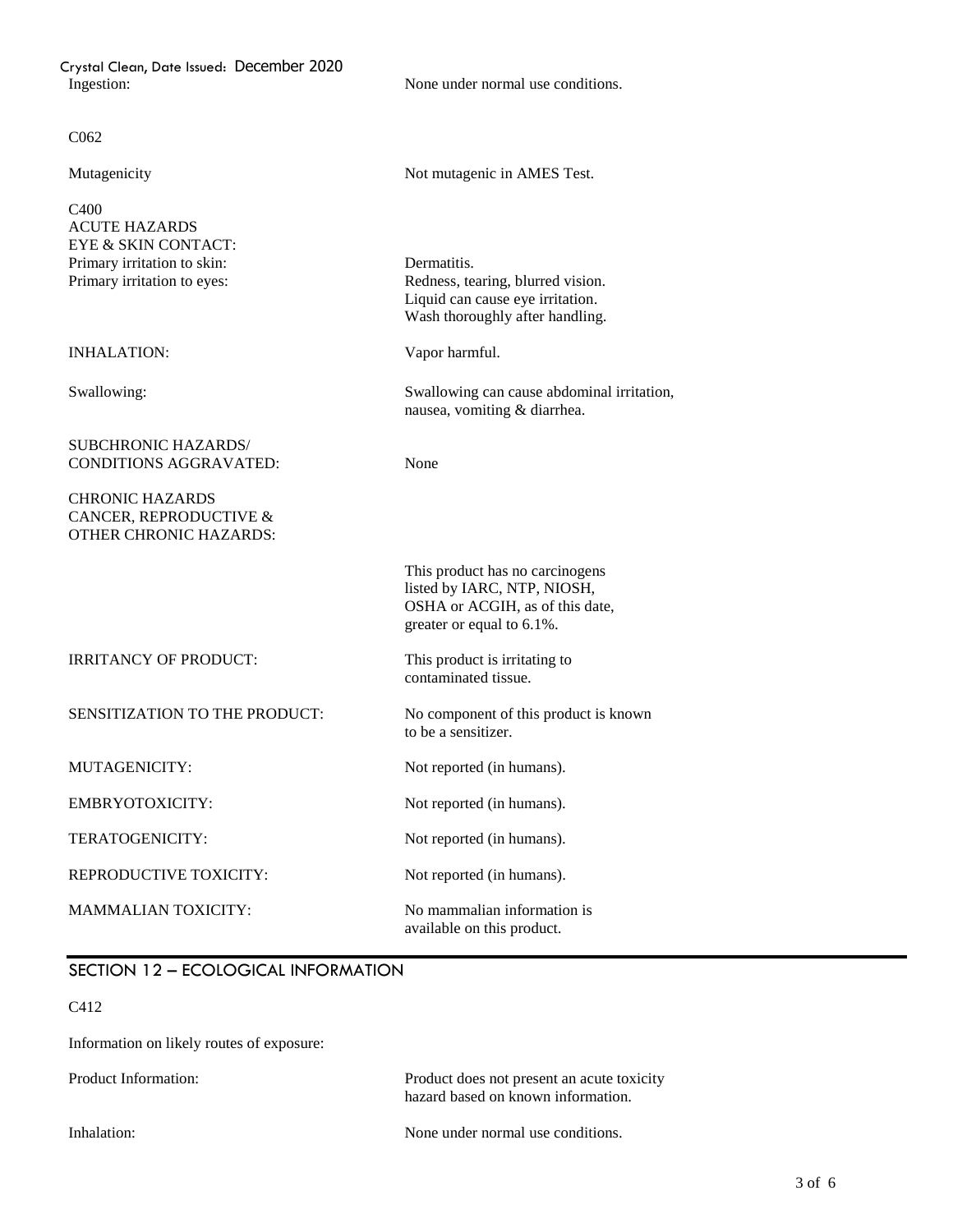### Crystal Clean, Date Issued: December 2020

| Eye Contact:         | Causes serious eye irritation.    |
|----------------------|-----------------------------------|
| <b>Skin Contact:</b> | May cause allergic skin reaction  |
| Ingestion:           | None under normal use conditions. |

C062

Product: Sodium Xylene Sulfonate SXS Test Results

 \* Estimates for product may be based on additional component data not shown.

Ecotoxicity **Readily biodegradable.** 

EC50 Algae: > 230 mg/kg

E050 Daphnia:  $> 1000$  mg/L

L050 Rainbow Trout: > 1000 mg/L

C400

 EFFECT OF MATERIAL ON EFFECT OF MATERIAL ON AQUATIC LIFE: No aquatic information is available. BIODEGRADABILITY: This product is completely biodegradable. PLANTS AND ANIMALS:<br>
EFFECT OF MATERIAL ON AQUATIC LIFE: No aquatic information is available. MOBILITY IN SOIL: Has not been determined. ACCUMULATION: Has not been determined.

C054

ENVIROMENTAL FATE:

Water: **Will dissolve readily in water**, raising pH. Acute TLm (48 Hours) for Bluegill: 99 m/I Acute TLm (96 Hours) for Mosquite Fish: 125 ppm

#### SECTION 13 - DISPOSAL CONSIDERATIONS C412

| Waste Disposal Methods: | This material, as supplied, is not a hazardous<br>waste according to Federal regulations<br>(40 CFR 261). This material could become a<br>hazardous waste if it is mixed with or otherwise<br>comes in contact with a hazardous waste, if<br>chemical additions are made to this material, or<br>if the material is processed or otherwise<br>altered. Consult 40 CFR 261 to determine whether<br>the altered material is a hazardous waste.<br>Consult the appropriate state, regional, or local<br>regulations for additional requirements. |
|-------------------------|-----------------------------------------------------------------------------------------------------------------------------------------------------------------------------------------------------------------------------------------------------------------------------------------------------------------------------------------------------------------------------------------------------------------------------------------------------------------------------------------------------------------------------------------------|
| Contaminated Packaging: | Do not re-use empty containers.                                                                                                                                                                                                                                                                                                                                                                                                                                                                                                               |
| US EPA Waste Number:    | U203                                                                                                                                                                                                                                                                                                                                                                                                                                                                                                                                          |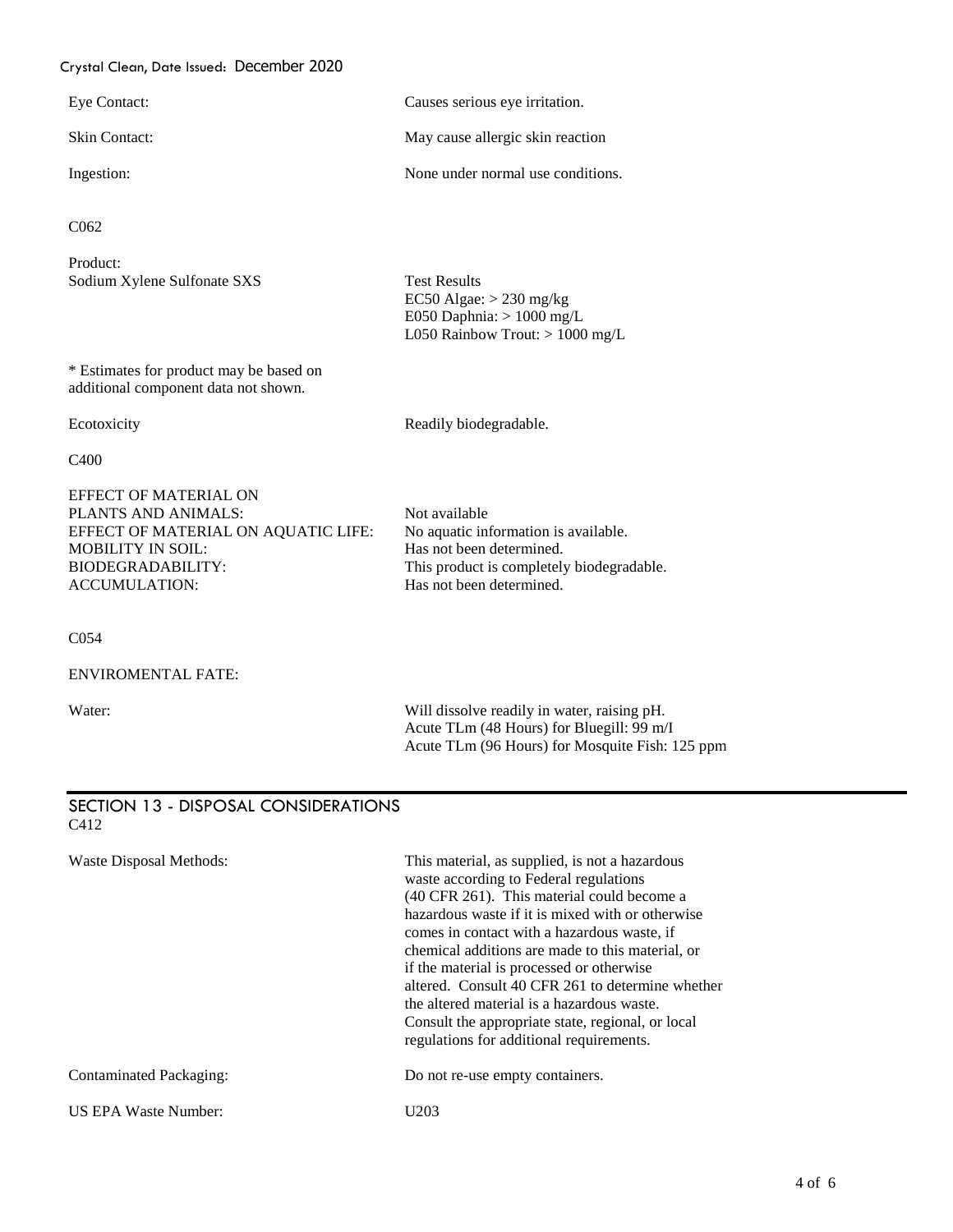Dispose in accordance with all applicable regulations. All wastes must be handled in accordance with local, state and federal regulations.

#### C400

 Dispose in accordance with all applicable accordance with local, state and federal regulations. All wastes must be handled in regulations.

# SECTION 14 - TRANSPORTATION INFORMATION Refer to bill of lading ox container label for DOT or other transportation hazard classification, if any. DOT/TDG SHIP NAME: UN3082, Environmentally hazardous substances, liquid, n.o.s. Dinonylphenol Ethoxylates), 9, PG-III (FOR AIR/SHIP BULK SHIPMENTS, IATA / ICAO: UN 3082, Environmentally hazardous substances, IMO / IMDG: UN 3982, Environmentally hazardous substances, C412 DOT: Not regulated TDG: Not regulated MEX: Not regulated C062 C400 (contains: Nonylphenol and ADD 'MARINE POLLUTANT' TO SHIPPING NAME.) DRUM LABEL: (CLASS 9) liquid (contains: Nonylphenol and Dinonylphenol Ethoxylates) PG-III liquid (contains: Nonylphenol and Dinonylphenol Ethoxylates) PG-III EMERGENCY RESPONSE GUIDEBOOK NUMBER: 171